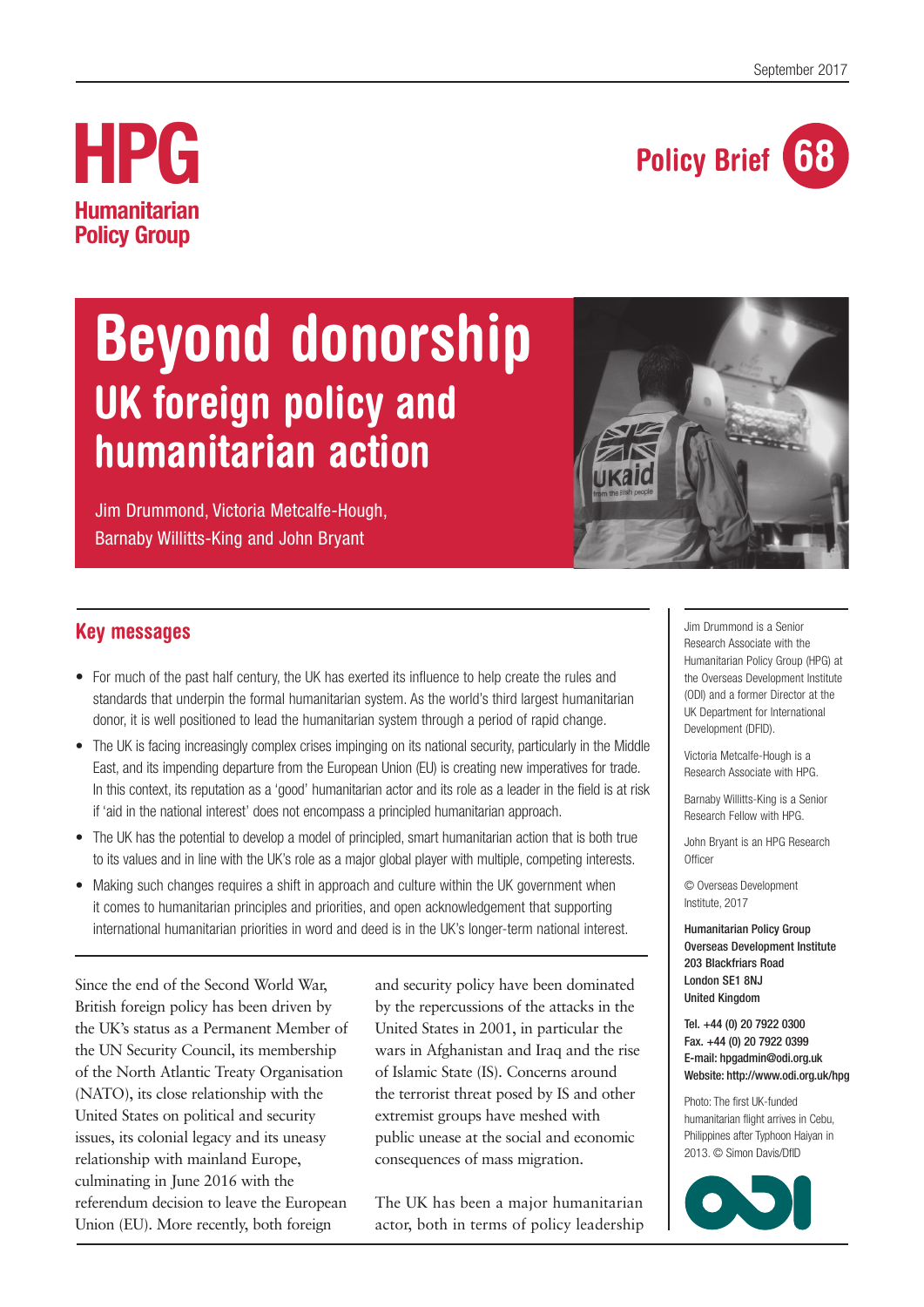

### **FIGURE 1: UK HUMANITARIAN ASSISTANCE, 2006–2016**

and in the scale of its financial and other assistance. The country was at the forefront of the diplomatic conferences leading to key treaties including the 1949 Geneva Conventions, the three Additional Protocols, the 1997 Anti-Personnel Landmines Convention, the 2008 Cluster Munitions Convention and the 2013 Arms Trade Treaty. The UK has also been a prominent supporter of the Good Humanitarian Donorshop (GHD) initiative, the Sphere standards and a range of measures intended to strengthen the UN-led international humanitarian system. It was the leading donor behind an expanded Central Emergency Response Fund (CERF), and supported country pooled humanitarian funds and the cluster system. It was also an active member of the coalition driving negotiations around the Grand Bargain between donors and agencies announced at the World Humanitarian Summit in 2016. The UK is the only G7 economy with legislation enshrining the UN spending target of 0.7% of gross national interest (GNI) on overseas aid, which it met in 2013.1 In 2016, the UK was the world's third-largest bilateral donor, providing £1.42 billion in assistance (more than triple the level of a decade before).2

Structurally, there have been important changes in recent years in the way the UK government manages its humanitarian assistance, alongside other areas of

policy. As part of a wider push towards more integrated government responses, foreign, security and development policy-making has been centralised through a National Security Council (NSC), usually chaired by the Prime Minister. Such structural changes may produce better-coordinated responses to crises, but also risk undermining the humanitarian principles the government says it supports. Although government policy statements reassert a commitment to the humanitarian principles of humanity, neutrality, impartiality and independence, as well as International Humanitarian Law (IHL), in the context of the country's exit from the EU there is also a growing emphasis on 'aid in the national interest', leading to concerns that a 'principled' approach to crises is being compromised.

There have also been changes in how the UK allocates its aid. Following the 2008 financial crash and deep cuts to budgets across government, the Department for International Development (DFID) has sought new ways to implement its programmes, including the increasing use of private sector contractors for stabilisation and reconstruction in fragile states. Meanwhile, the reliance of some large NGOs on UK government funding can compromise their role as advocates for humanitarian causes. The military's involvement in humanitarian crises accounts for a relatively minor part of the UK's overall humanitarian spend, but is magnified by media coverage, and is generally met with scepticism by NGOs and academic commentators. Both are out of proportion to the actual contribution that the UK military makes to humanitarian assistance.

<sup>1</sup> UK Government, Policy Paper: Official Development Assistance, 2015 https://www.gov.uk.

<sup>2</sup> United Kingdom, Government of, 2015, OCHA FTS, 2017, https:// fts.unocha.org/donors/2917/flows/2015.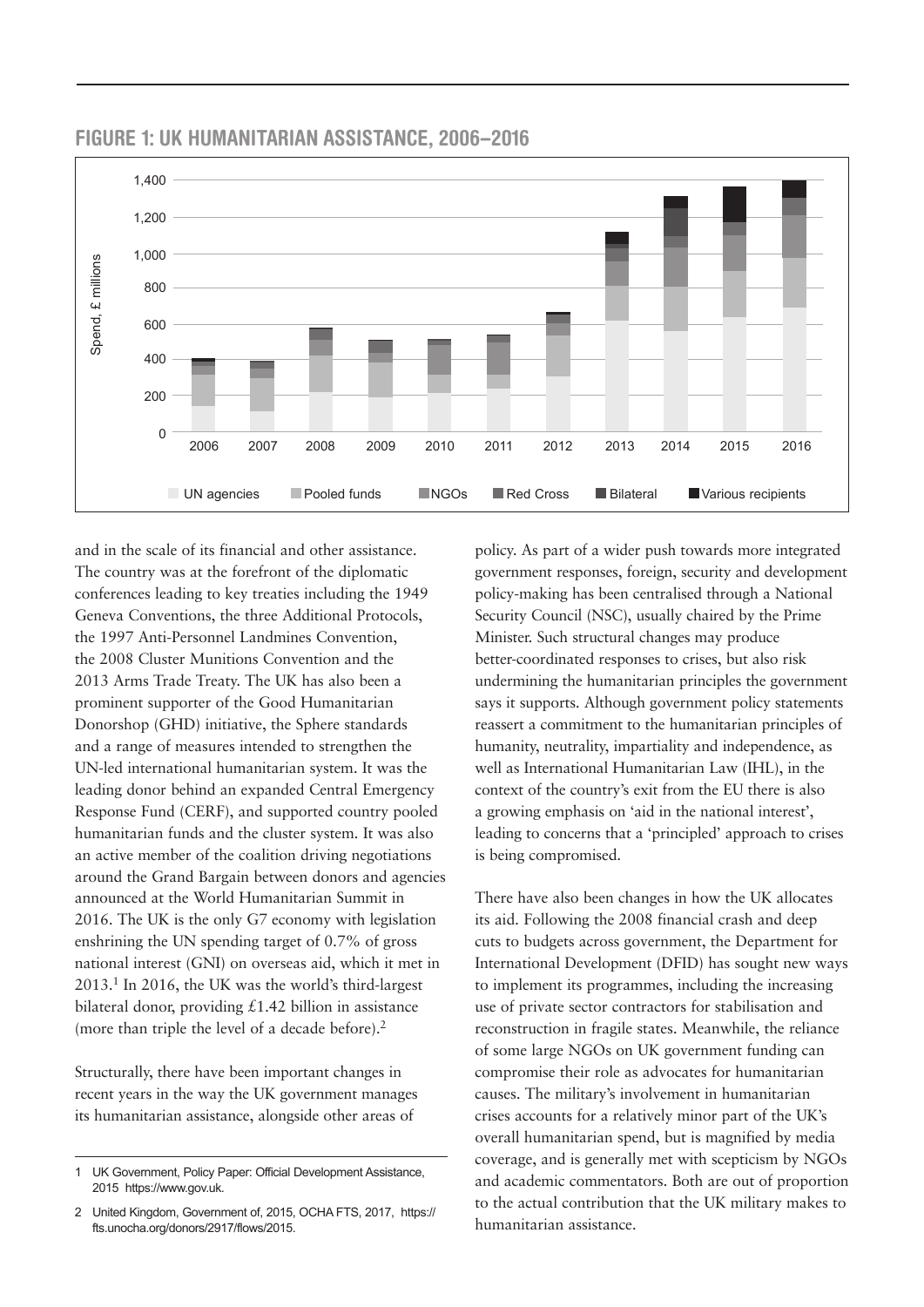#### **Multiple foreign policy objectives**

Humanitarian action is just one of the UK's many foreign policy objectives. Like any other government, British foreign policy encompasses considerations of national security, economic interests, aid and traditions of working in different alliances. These various interests – and values such as being a 'good' humanitarian donor – can be in conflict with each other, and depending on the crisis, humanitarian considerations may be accorded a lower priority than others. As a major donor, but also as a major global player, how the UK resolves these tensions – and capitalises on areas where other foreign policy interests can support humanitarian action – has significant implications for international responses to crises.

Decisions on UK responses to humanitarian crises rest on an uneasy combination of the severity of the crisis, judgements about the UK's comparative advantage, public opinion and press coverage and the economic and political interests involved. This research found little evidence to suggest that responses to suddenonset natural disasters were driven by wider foreign policy interests. The same can be said for many protracted crises in Africa, for example in Ethiopia, the Democratic Republic of Congo (DRC) and South Sudan. The balance of UK responses to UN appeals or how money is channelled also showed little evidence of a significant foreign policy bias in UK allocations. The UK contributes two-thirds of its humanitarian aid through unearmarked pooled funding or via UN agencies, where spending decisions are largely outside of its control. Officials and former ministers interviewed for the study dispute claims of national interest negatively influencing humanitarian decisionmaking, and argue that differing responses to crises reflect differing levels of humanitarian need. The study did, however, find evidence of greater UK interest and influence in those crisis countries with which it has historical or colonial relationships, shared linguistic and cultural ties and a greater existing diplomatic and development presence.

#### **Tensions between different objectives**

Despite little evidence of a foreign policy bias in the UK's response to natural disasters and many protracted crises, there are an increasing number of complex situations where multiple national interests, including counter-terrorism, arms sales and migration, coincide with humanitarian crises. The tension between principled humanitarian action and other, competing policy objectives is particularly acute in the Yemen conflict. The UK has spent more than £111 million on humanitarian relief since 2015, while at the same time licencing £3.3bn of arms sales to Saudi Arabia, a belligerent party in the war. As Riyadh's secondlargest arms supplier, the UK has received considerable criticism following reports of violations of international humanitarian and human rights law by the Saudiled coalition. In 2016, a parliamentary committee recommended that the UK suspend the sale of arms which could be used in Yemen, but a judicial review by the UK High Court found in July 2017 that the government's decision to issue export licences is legal. As the UK leaves the EU, the pressure to find new arms export markets is only likely to increase.

The UK also has a number of competing humanitarian and political objectives in the Syria crisis. These include opposing President Bashar al-Assad, defeating Islamic State, achieving regional stability and preventing, or at least reducing, migration to the UK. These objectives themselves are hard to reconcile even before humanitarian considerations are added to the mix. The UK has provided more than £2.3bn of humanitarian assistance to Syria and surrounding countries since 2012, but has declined to take in its share of refugees due to perceived wider domestic opposition to immigration.

Similar tension is evident in stringent counter-terrorism legislation, which targets political organisations and statements glorifying terrorism. Some aspects cause particular concern for humanitarians, in particular countering the financing of terrorism by restricting banking facilities and the perceived threat of criminal liability for aid actors should any assistance fall into the hands of proscribed groups. This restricts legitimate Islamic charities from operating, limits engagement by humanitarian organisations with listed individuals and groups and makes remittances harder to send to countries in crisis.

#### **Conclusions and recommendations**

The UK's position as an important humanitarian actor – and one to whom other states look for policy leadership – risks being undermined by the sometimes negative impacts of its wider foreign policy priorities. The risks are highest where the UK is actively involved in a conflict; where national security considerations prevail; and where domestic drivers